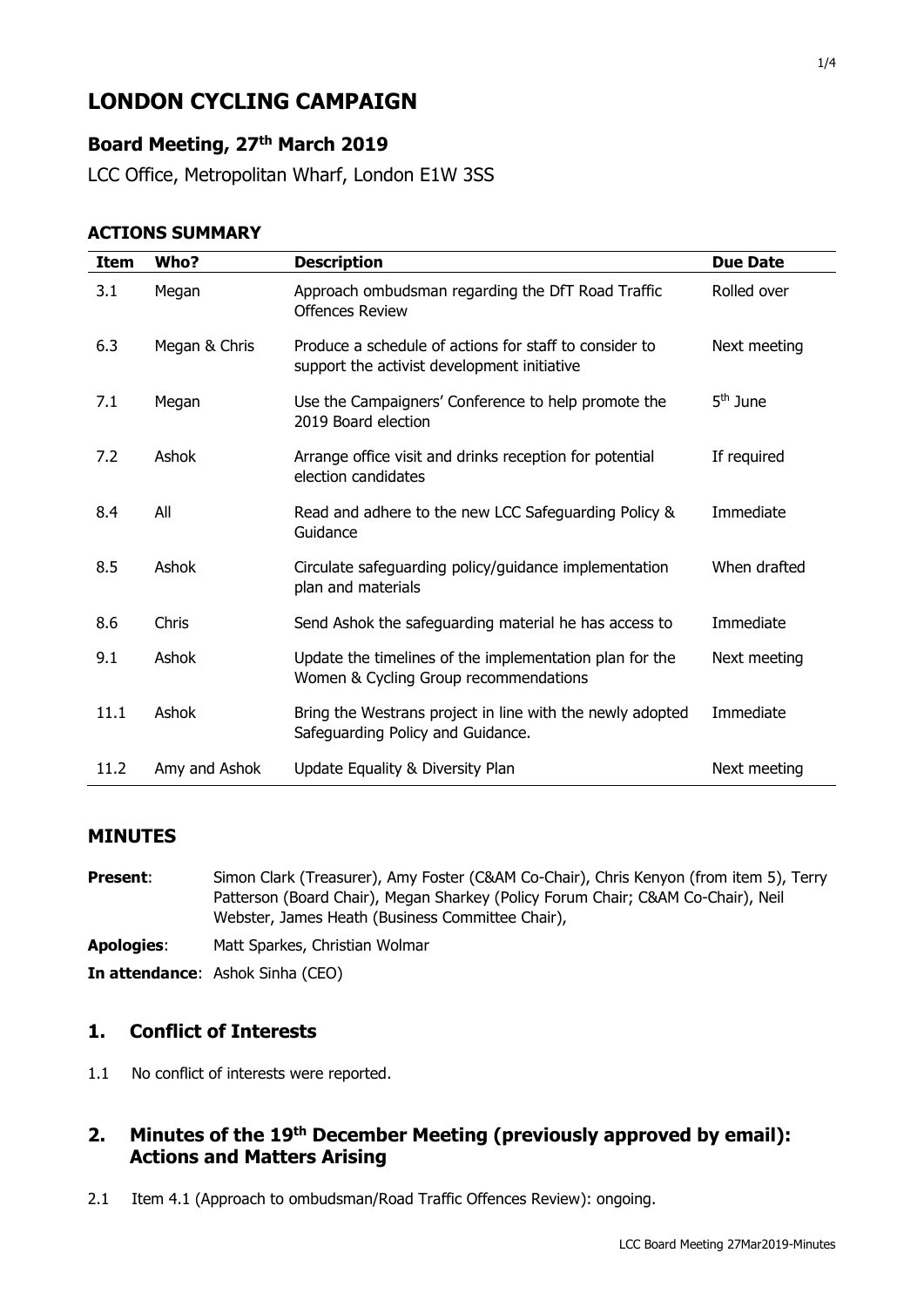2.2 There were no other outstanding actions or matters arising not already covered by the agenda

# **3. Chair's Report**

3.1 Terry reported on group-related matters that she had dealt with.

## **4. Committee Chair's Reports**

- 4.1 The report of the Co-Chairs of C&AM was noted.
- 4.2 Report of the Chair of the Policy Forum: to follow
- 4.3 Business Committee Chair's report: replaced by the Budget item (below)

# **5. 2019-2020 Budget**

- 5.1 Ashok presented the proposed 2019-2020 Budget, noting that it had been approved for tabling by the Business Committee. He thanked the Treasurer and Chair of the Business Committee for their important contributions to the development of the Budget.
- 5.2 He noted that despite a very considerable reduction in expected income in one particular area, he expected LCC to finish on budget (a £10k surplus) for 2018-2019 (with a total income of just over £1million); this provides a good platform for the forthcoming financial year, and the new budget proposes another £10k surplus for 2019-2020.
- 5.3 He also noted that as well as recovering from the above setback to still fulfil the 2018-2019 Budget, two new posts had been created in the Campaigns Team as a result of some fundraising successes. He commended the excellent work done by staff to over-deliver on some planned areas of income generation, and capitalise on new opportunities that arose.
- 5.4 Ashok then gave a short explanation of the thinking behind the new Budget in each of the areas of the 2019-2020 Business Plan (also approved for tabling by the Business Committee, and to which he referred trustees for more detail). Much will depend on the planned new signature advocacy campaign that LCC plans to run in 2019-2020, upon which (for example) the bulk of the new sponsorship target and improved performance in respect of membership/individual giving will depend.
- 5.5 He concluded by informing the Board that some major contracts had already been won by the Cycling Projects team, giving us momentum as we head into the new financial year.
- 5.6 Simon (Treasurer) and James (Business Committee Chair) both affirmed that they and the rest of the Business Committee considered this to be a good Budget and Business Plan, with a positive but prudent level of ambition. Simon evinced hope that we would be able to outperform it, taking a sensible approach to balancing the need to continue to replenish our reserve and releasing funds for expanded campaigning.
- 5.7 Terry singled out the heartening development of the Patrons' Network as being particularly welcome and commendable, thanking staff for their endeavours.
- 5.8 The Board **approved** the new 2019-2020 Budget.

# **6. Activist Development**

6.1 Megan introduced this discussion by informing the Board that the annual group survey results are in and some of the bedrock is (or shortly will be) in place (e.g. the new, substantially revised Activist's Handbook and the new IAP handbook). She said that things are "ticking along" with further, face-toface engagement to occur at the upcoming Local Groups' Forum and early Summer Campaigners' Conference.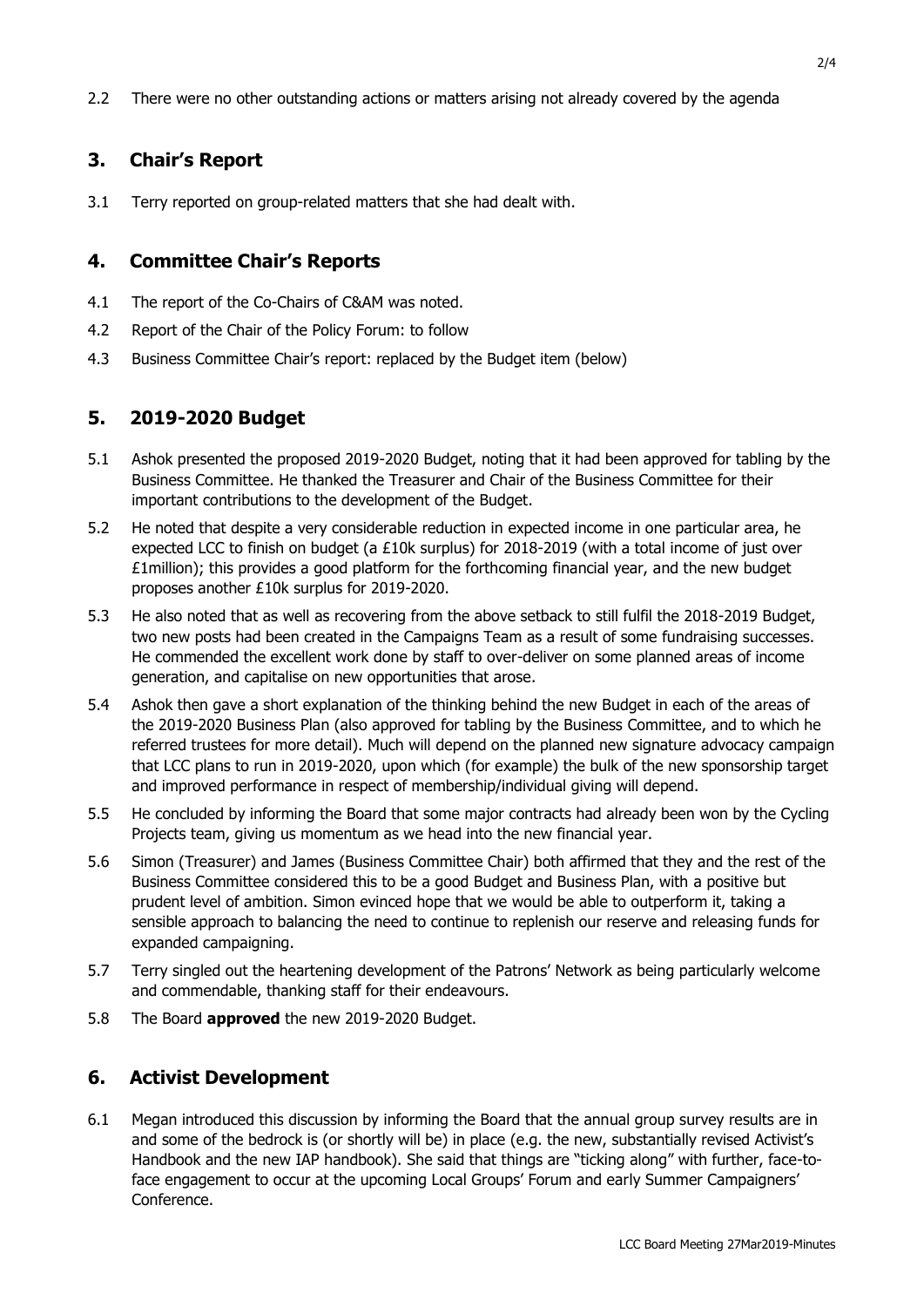- 6.2 Chris explained that he had conducted a number of meetings with staff and activists to look at what is currently being achieved to identify potential new activists and encourage/facilitate new/existing activists to deepen their engagement.
- 6.3 In particular Chris noted that there are some areas where potentially simple work could be done (or paid for – e.g. development of our database/CRM platform) that would bring a substantial return over investment. Megan concurred and on Ashok's request both agreed to produce a schedule of work.

**Action**: Megan and Chris to produce a schedule of improvements for Ashok to consider with staff.

- 6.4 Ashok thanked Megan and Chris; he noted that the division of labour agreed at the Board Awayday was that staff would continue to concentrate on existing/central strategic priorities, and trustees would take up the long-standing but highly important question of catalysing a self-supporting activist development network. When the admin support the latter will require becomes clearer, Ashok can ringfence an appropriate level of budget.
- 6.5 Terry thanked Megan and Chris, requesting a written report when the matter is next discussed.

#### **7. Board Election 2020**

7.1 Trustees gave a roundup of their actions to encourage suitable candidates to step forward for election to the LCC Board in October.

**Action**: Megan to use the Campaigners' Conference to further canvass for candidates.

7.2 The Board agreed with Ashok's suggestion that we could run an office visit and drinks reception for people interested in standing.

**Action**: Ashok to pursue this on request.

#### **8. Safeguarding**

- 8.1 Ashok introduced the final draft of the new LCC Safeguarding Policy and Guidance, reminding trustees that the bulk of it had already been agreed (i.e. the main section referring to groups and participants) and that the sections on Trustees and Staff were the new material to be considered.
- 8.2 The Board approved the document subject to clarifying section 1.1 (the age of adulthood).
- 8.3 The Board agreed with the suggestion previously made by Simon that we should create an annual policy/procedural compliance checklist, to be returned by LCC Groups in parallel with their financial returns and declarations. Simon also suggested that spot checks be conducted, rather like the visits now being made each year by the auditors to two selected groups.
- 8.4 Trustees were asked to read and abide the policy and guidance, in particular section 2.3 (reporting serious incidents to the Charity Commission).

**Action**: all trustees to read the final document and adhere to its guidance.

8.5 Ashok informed the Board that staff are currently working on an advice, training and reporting plan, with associated materials; and that he would circulate this to the Board when ready.

**Action:** Ashok to circulate**.**

8.6 Chris offered to circulate useful Safeguarding material to which he has recently gained access. **Action**: Chris to send to Ashok.

### **9. Women & Cycling Working Group Recommendations**

9.1 This item was brought back to the Board for ratification of the staff proposal regarding implementation of the recommendations made by the LCC Women & Cycling Working Group (now stood down). The Board approved the proposal.